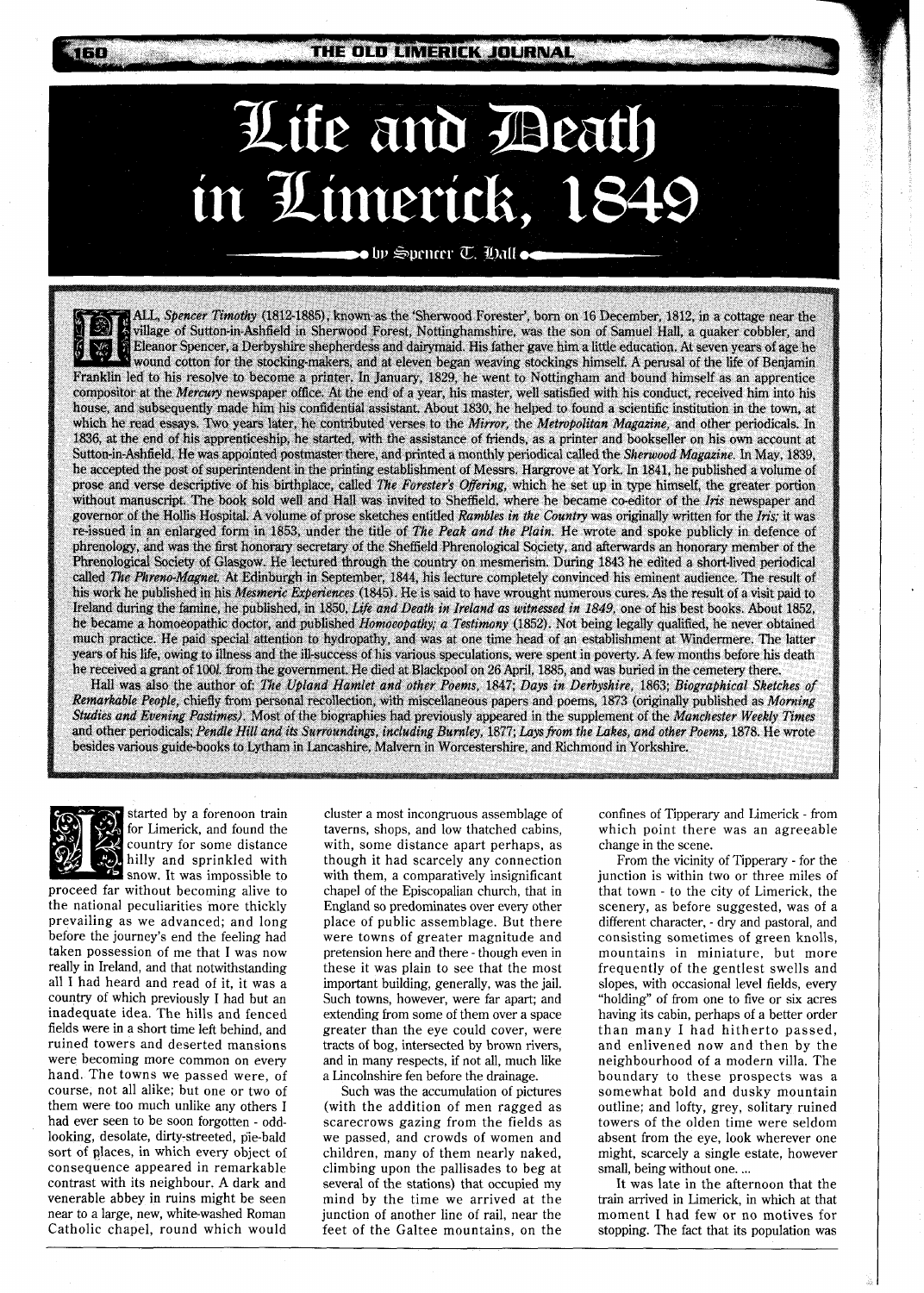**FAMINE EDITION** 



being fast thinned by the cholera perhaps furnished a slight one to the contrary, and as my destination was several miles beyond, in the county of Clare, I proceeded at once by a common post car, being the first I had mounted. It was a beautiful evening for the time of year early April, - and as the setting sun still lingered on the broad but winding estuary of the Shannon, and covered the pastures and woods of the cotted and castled uplands and plains with its softened effulgence, I was ready to exclaim, can **this**  possibly be a land of starvation and murder! - just as the driver brought me to the close of my journey and the beginning of another chapter.

Limerick seems to me, on reflection, to be a place in which every extreme of Irish character is represented. The antique and the modern, the patrician and the plebeian, the mercantile and the mendicant, the gay and the squalid, the beautiful and the ugly, the generous and the wretched, - all in contrasts rendered the more striking by their close companionship. Seated at the head of the estuary of the Shannon, which among European rivers ranks next perhaps to the Rhine, it has a noble moorage of shipping alongside its quay; a large dock in the course of formation; with a commodious custom-house, a chamber of commerce, and stores and mercantile offices of corresponding magnitude and number, and one of the finest bridges in the British Isles. Besides these indications of its

character as a port, it has several shops almost equal to any in London, one or two superior clubs, and some good inns. In the neighbourhood are the residences of many families of rank, a few of which class have also houses in the city. Connected with that of Mr. Roche, an urbane gentleman who was formerly one of the city members, is a beautiful attic garden over the roofs of the government stores, extending, if I remember rightly, to nearly half an English acre, and which from its peculiar locality might be easily missed by the traveller, though by no means unworthy of his glance. A fair number of the merchants and successful shopkeepers have elegant suburban villas, some of the neatest belonging to members of the Society of Friends. The new part of the city is composed chiefly of broad and well paved streets, intersecting each other at right angles - George's street and one or two others being very handsome. The houses in general are four stories high, but being in most instances built of glaring red brick, they contrast strangely with the dark, grey, dirty, irregular mass of buildings about the cathedral, in the old town, as well as with the clean white villas dotting the landscape outside. This red uniformity is however relieved by a few elegant public buildings, and a square which, if finished, would be magnificent. From the centre of the area rises a tall column surmounted by a statue of Lord Monteagle; and in the space about it are shaded seats and walks, forming at once

an excellent retreat and promenade; but seemingly with little prospect of being speedily surrounded by the designed complement of houses. Not far from this is a large but somewhat abortive fabric, begun by a philosophical society which has ceased to exist, - the massive pediments of the columns, the unplastered walls, and strewn materials, making it appear more like some old dismantled building than one never finished; yet by no means inspiring that sentiment of veneration which is always in some degree awakened by the decay that results from antiquity. Places of worship belonging to several sects, as well as to the English and Romish churches, are sufficiently numerous and large to attract attention; a monastery and nunnery are at hand, strengthening considerably the papal influence; and the neighbourhood of extensive barracks supplies more than a sprinkling of military, that, blending with the fashionable, would make this part at times very gay, but for the contrast of filth and beggary thrown in on all occasions from the old town to which it is wedded, and to which we now turn.

The cathedral, seen for so many miles around as the most conspicuous object in that quarter of Limerick, was founded by King Donat O'Brien in the thirteenth century. It is on many accounts an interesting building, but so crowded about by several of the filthiest kennels as to make the approach to it from some points quite discouraging. Another interesting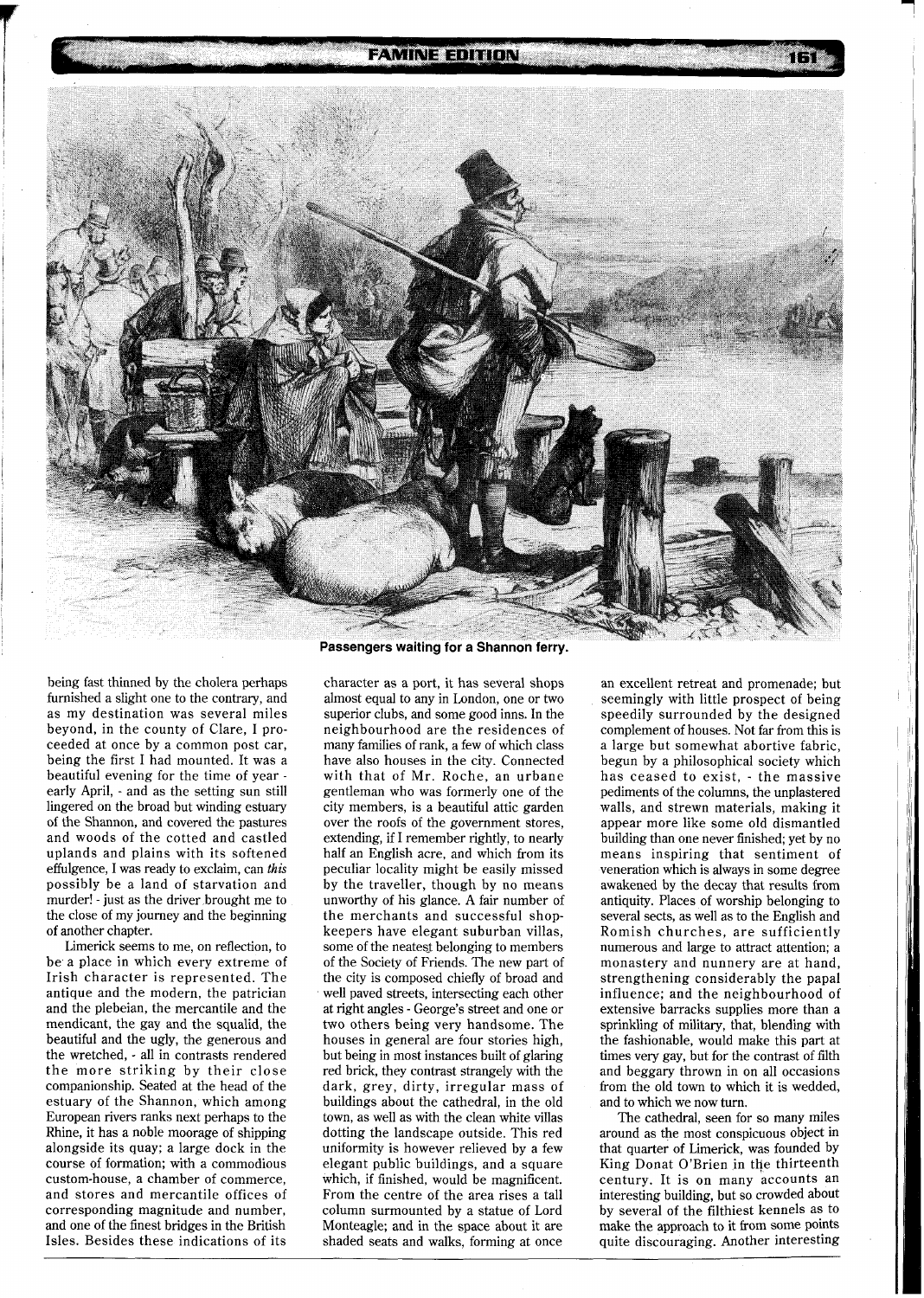

object is a very old bridge of thirteen small arches, sometimes called Baal's Bridge and sometimes O'Brien's; and not far from it are various remnants of ancient fortifications, mills, &C., forming altogether a very picturesque scene. Above the city the river is divided into two channels, which are united again below this point, thus forming an island - the streets, alleys, and courts which occupy it constituting what is called the English town; but instead of being inhabited by people of English habits and tastes, as the name would imply, it is now just the reverse, and pervaded by some of the most painful specimens of Irish wretchedness. Still, even in this quarter, the industry and enterprise of individuals, as well as public philanthropy, have rescued something from the general squalor and dinginess. A comfortable dwelling or an ample public building may now and then be distinguished; and of the latter class that noble institution, Barrington's Hospital for invalids, is not the least conspicuous. The link between this and the new town is formed chiefly of the market, (in which was often to be seen some of the most grotesque and motley life I ever beheld), and a few trading streets; but some of these again are backed by the dirtiest lanes and kennels imaginable. Something distinct from all this should however be mentioned of the little church of St. John, with its bowery yard, in which may be seen a few monuments of classical design, and overlooked by old mansions that have been of more importance in a day gone by.

## **The County Courthouse.**

Such in the main is the external character of the city of Limerick - formerly ranking the second, now the third or fourth in Ireland - its inhabitants as contrasted as its streets and buildings. Go wherever I may on the face of the wide world, I do not expect to meet people of either sex more nobly built, or in any respect more beautiful, than the higher and middle classes of that city; for amongst them an ill or even an indifferent looking person would be an exception to the general rule. But on the other hand, I can never expect to see human beings more miserable, denuded, or in all respects more deplorable, than may be found abounding among its poor. So far too as I am personally concerned, it would be unjust not to add that, wherever my lot may be cast, 1 cannot wish to be treated with warmer hospitality and friendship than, as a mere visitor, I met with there. But let me not forestal my subject. The foregoing impressions were not received in a day, and perhaps it may be better to describe the order in which they were made upon me.

Besides riding in occasionally with the chieftain, it was my custom for several weeks to go on a Sunday to worship, between the morning and afternoon periods of which I had full three hours for refreshing myself and looking around me. On the first of these occasions - Palm Sunday (Let me here correct a mistake, before made, as to the time of my first arrival. Instead of being in April, I find, on reference, that it was on the 28th of March) - most of the men and boys I met had small branches of palm in their hats or button-holes, which they said had been consecrated by the priest, and which many of them wore or renewed for nearly a fortnight afterwards. One of the sights that struck me as remarkable was the number of poor abject people kneeling during mass, in an attitude of the most intense devotion, upon the steps and pavement outside the Romish chapels - a habit evidently so common as to attract no attention whatever from ordinary passengers. Not less remarkable was the crowd of importunate beggars, besetting one at every step with the most pitiable and plausible stories. When any of them had prevailed in their solicitations, others would run to the same point from every part of the street, with all the eagerness of a flock of fowls towards a scattering of corn, to take advantage of the indicated benevolence. And as at that time there were about six thousand paupers within the walls of the workhouse and in some sheds and warehouses which had been fitted up in addition to it, with not less than seventeen thousand in the union receiving out-door relief; while it was quite common to see poor passengers dropping exhausted and sick on the road; knowing too, as I did, that many of those who had been evicted from their holdings in the country had been obliged to seek refuge, however hopelessly, in the city; it required no great credulity to believe that most of these applicants were quite as needy as they seemed, - though that was not the case with all, time proving to me that many of them were confirmed professional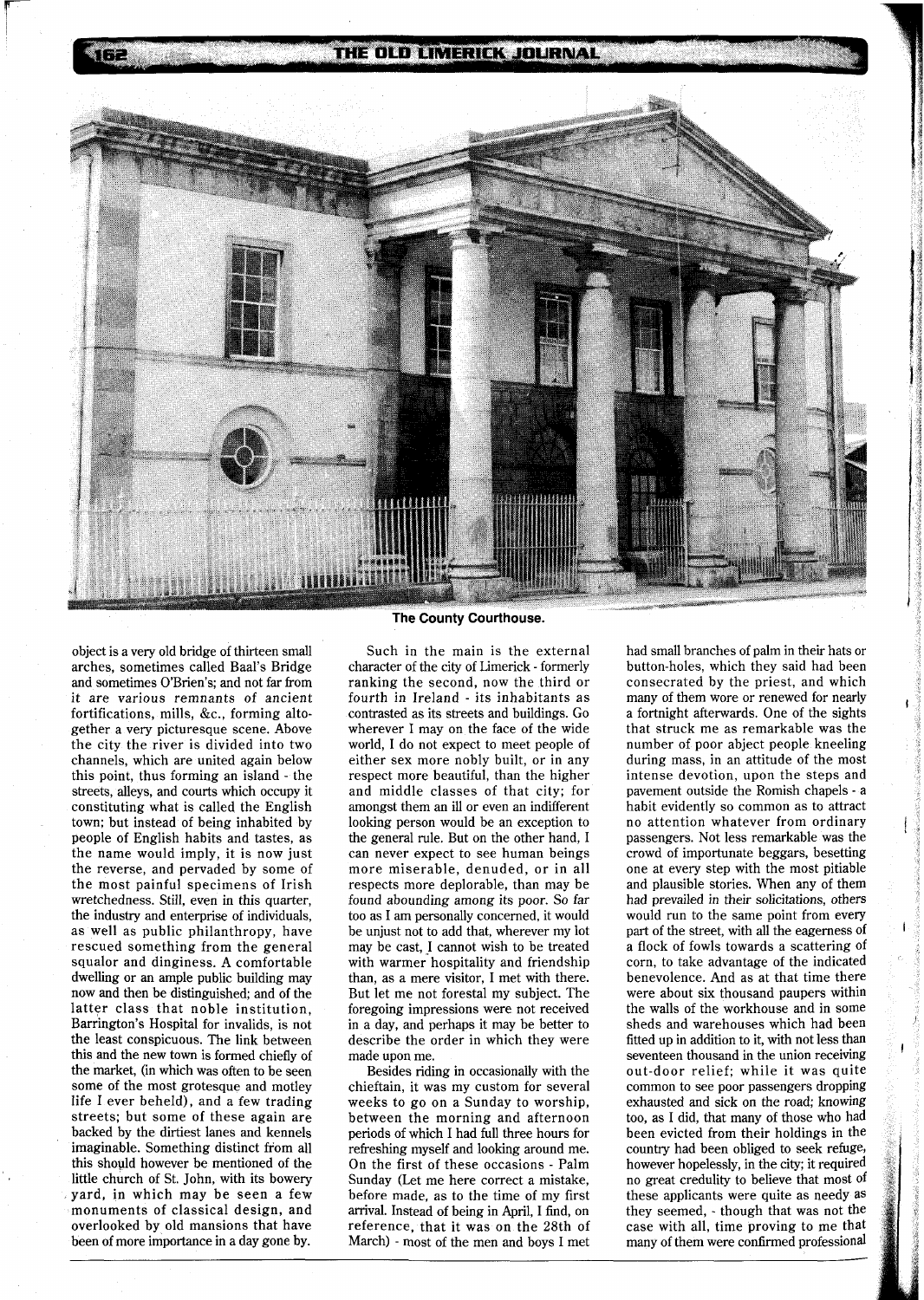**FAMINE EDITION** 

mendicants. One custom I noticed which would certainly not have been tolerated in England - that of letting the poor hungry creatures come quite into the confectioners' shops, to beg a mouthful of food from any purchasers who might happen to be in; and though this was sometimes a great annoyance, it was impossible not to respect the humanity of the shopkeepers in allowing it. Another thing that struck me was, the way in which beggars who were successful would in turn aid with their utmost eloquence those who had been less so; - nay, sometimes half-a-dozen of them would plead together for one, in whose behalf on such occasions they urged some special reason. If effectual, they would be as lively with their united blessings on the giver as before they had been earnest and pathetic in appealing to him. I also observed that a kind word, when he had nothing more substantial at hand to bestow, would often win a similar benediction.

On two occasions I visited the union poorhouse, and on one of them went entirely through it. For a place so overcrowded it struck me as indicating pretty good management - with one exception. It was throughout exceedingly clean; the dietary scale, as compared with the chances of the still struggling destitute myriads about the country, was very fair; the appearance of attention and comfort in the sick wards, after what I had seen of people lying utterly neglected by the roadsides in the last stage of life, brought tears of thankfulness into my eyes; but to see in a vast hall, like one we passed through, a great crowd of able women, having nothing whatever to occupy their hands or their minds - nothing to do but gaze at each other and be silent - seemed to me most deplorable, and is I trust by this time remedied. If, as is said by one of our poets, "quiet to quick bosoms is a hell," what must this species of immurement be to the lightning-spirited Irish?

Many of them have no great objection to privation and filth in a hundred forms, so that they can but retain their personal liberty; and once I met with a remarkable illustration. Being out with the chieftain, on a walk through some fields and a green lane, we found sunning himself by the side of the latter a man named Connor M'Inherny, in a state of disease from which it seemed almost impossible he could recover. His body and legs were so much swollen and so inert, that at any point of pressure the indenture remained, almost as though it had been made in dead clay, and every thing about him betokened a near dissolution. How happened he to be there? was one of our first inquiries; when he informed us that he had crawled from the workhouse at Limerick. But why in that wretched state had he done so? Because, said he, his wife had died there already, and his two children would soon be gone too, and he had so longed once more to breathe the fresh air and to die, if he must die, near his home and among his people, that he had come away as well as he could, and had



**caricature from Punch, 17 October, 1846.**  John Bull presents his Irish 'brother' with food and a spade.

thus far accomplished his object. The chieftain gave him money, and by some means he reached the poor cabin of his brother, which was just on the outside, and there in the course of a day or two I sought him. He had stolen out into the field, was basking in the sunshine, against a dyke, and told me that the fresh air and his liberty had already made him a little better. Finding that from some cause there actually was an improvement, I immediately reported his case at the chateau, from which a few comforts were speedily dispatched for him, and when I came away it did not seem unlikely that he would recover entirely. If ever a wild Irishman was seen in the world, sure enough he had his fellow in Connor. Yet, notwithstanding all his roughness, there was a touch of nature in his soul that pleased me. He loved the sunshine and flowers of his boyhood's home, and comfort according to law was half so precious to him. But we must return to Limerick.

In one of my perambulations of the old town, a little beyond the hour of noon, on a Sunday, 1 happened to pass through a dirty street in which various kinds of offal meat were exposed for sale. It was just after mass, and the street was swarming with vociferous buyers and longing lookers-on; but the character of the food and the way in which it was mauled almost made me sick. I thought of the cholera

and hastened forward. The cholera just before that time was so rife in the city, that out of a population of 50,000 not less than 500 cases occurred in a week; and I was soon afterwards shown *one* **vast** *grave,* in a field on the outside of the city, near the poorhouse, into which nearly two thousand bodies had been gathered in less than a month - having died of that and other diseases having their origin in dirt and destitution! The plan of this enormous grave was as follows:- **A** hole was first dug, large enough for six coffins, which after being placed together, without the slightest ceremony, were covered with the earth from another hole dug in turn by the side of the first. Thus the heap had gone on swelling till as large as one of the tumuli of the ancient inhabitants of these islands. Nor was such mortality confined to Limerick. In one of the neighbouring unions - I believe that of Newcastle - the contractor for coffins had at that time engaged to supply not less than 800 per week! It was at the same period that a child died of starvation on its mother's back, in the open streets of Limerick, having eaten nothing but a little watercress for twenty-four hours.

If the place at such a time had any attractions of gaiety, he must have been a man very different from myself who could have sought or participated in them. Sorrow was the medium through which alone every feature could be viewed; and